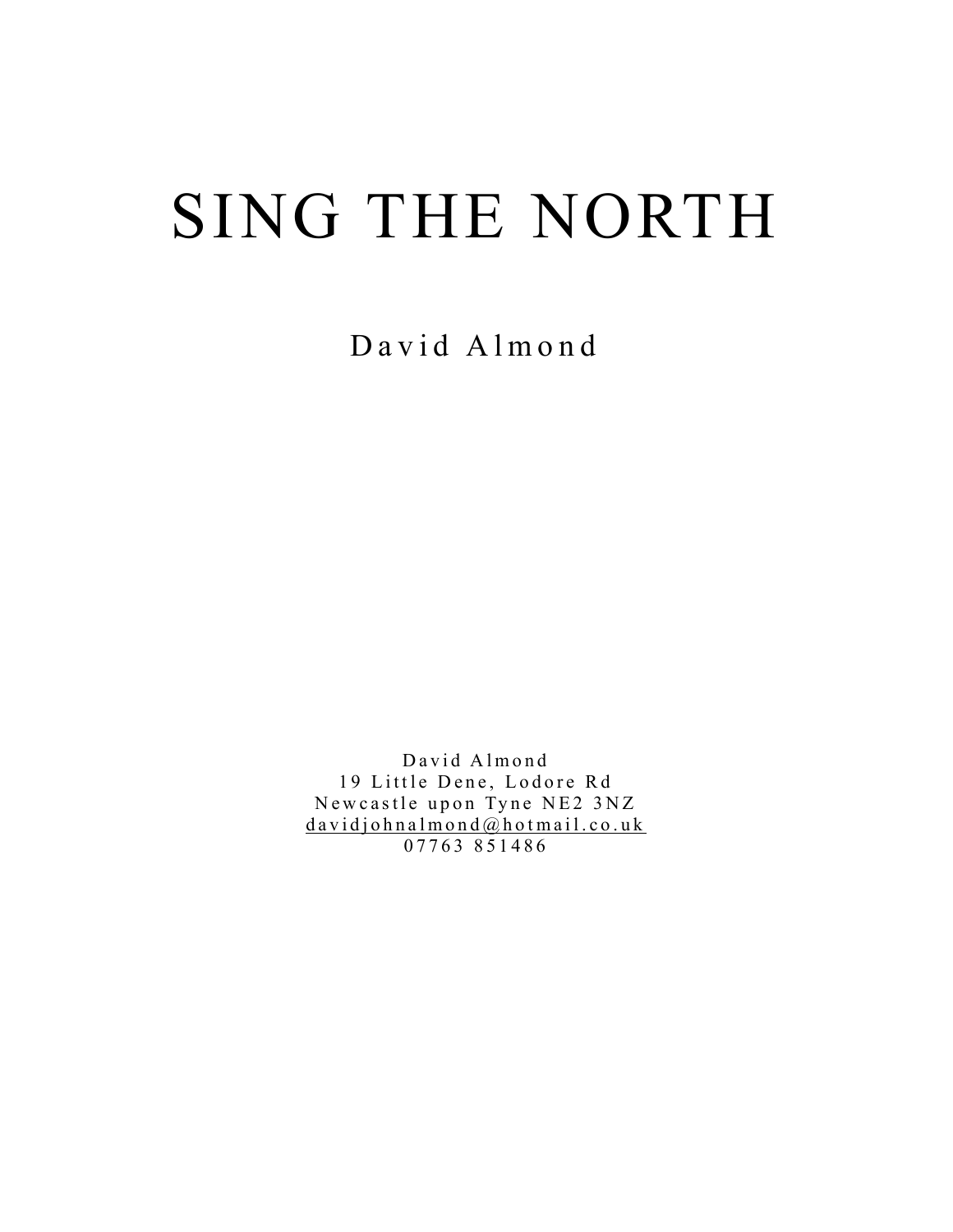# **I**

#### **Garden**

I write this in exile during lockdown days. Three hundred miles from Bamburgh Beach, where I wanted to start. I tried to set off writing as if we're free to wander as we were before. But we aren't free. And without mention of pandemic, there's no truth. All's illusion. The words are locked.

I'm in comfortable Bath, place of Roman villas and spas, so far in time and space and spirit from my home, the North, the place of Wall, of threat, of wilderness. To travel there in ancient days was a trek to the edge of civilisation. The traveller took his life in his hands. Now I must write myself there. Must write to the edge of the world, to the edge of myself.

I wander through hollow ways past small lush fields, with a notebook and pen in my hands. In the garden of St Mary's Church there's a holy well that's trickled through the ages. It's said that the water is good for the eyes. I splash it onto my face.

Let me see my North.

Nothing comes to my eyes, nothing to my pages.

I sit in warm sun on grass rich with buttercups, birdsfoot trefoil, speedwell, purple clover.

I lie back, so comfortable.

Oh, what's the point of writing anything in days of so much dread, when sometimes all seems heading for the end?

Pandemic, the world ablaze, the warmongers, the billionaires, the governments of crooks and liars.

Water trickles over mossy stones into a hardly moving pool. I hear another trickle of another well. Before pandemic, I walked to a Northumbrian holy well with the singer Mike Tickell. We walked over rough fell to water that spattered from a dark rock with rushes and gorse around it.

"Listen close," Mike said. "There are poems and songs in the air around it." He closed his eyes and listened, then sang as we stood there, his voice blending with the birds in the air and the breeze in the grass, and blending now with the sounds in this garden.

Are all holy wells linked in some way? Has the water in this well flowed also through that well? Are the songs in that air also in this air? Is it sound and song that will take me north? Birds sing and bees buzz and the leaves shift in the breeze. The sounds like water flow through me.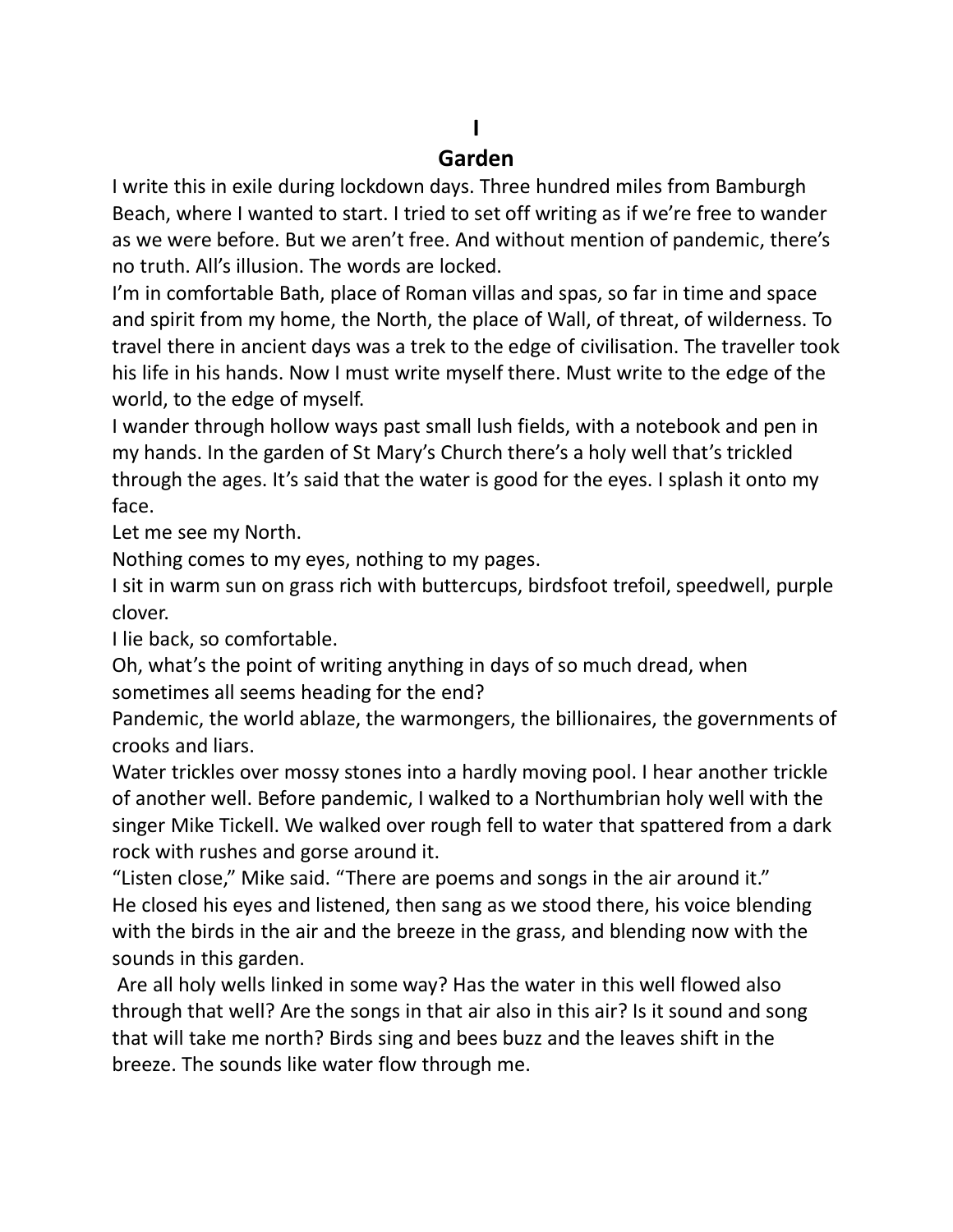And high above this garden a skylark sings and sings, exultant as ever despite all troubles down below, and I'm lifted from this garden by its song.

#### **II**

#### **Wall**

And hover high above the land, and there it is below, the North. Moorland and forest, rivers and streams, reservoirs and lakes. Cheviots and Pennines, the Simonside Hills. The North Tyne, the South Tyne, the Coquet. The battlefields and pilgrim ways. Glowing heather, shining gorse. The long line of the seashore, the broad pale beaches, the archipelago of the Farnes. The space, the great expanse of it, the wilderness. The Durham hills. The city, Newcastle and Gateshead, clustered on the Tyne's banks. The tender damaged beauty of it all, the childhood places, the places where I played and loved and walked, the places of memories, dreams and ghosts.

They tell us that we live on a tiny crowded island.

They try to tell us we are tiny within ourselves.

Tell them to come up here with the skylark, to forget what they think they know, and to look down upon the vastness of the North.

Tell them that this is where they might come, if they wish to be rewilded. And now the skylark falls, still singing, and leaves me here on the Wall.

This is it, the edge, the frontier, my desk and chair, the place that I sit and write with the South behind, the North in front. Hard stone crag beneath me, a dizzying drop, then a dark lough, then boggy rushy fields, stone walls, a couple of farmhouses, spinneys, land mounting towards distant moors.

"Why do you write up there?" they ask. "What's to interest us up there?" We stay and write for the freedom of being on this edge, this stepping place between the civilised and the wild, the real and the imagined, the body and the soul. This edge, where words can echo in the emptiness and call into eternity. What mystical nonsense! Perhaps, but isn't it something to be in a place where such nonsense can be thought, and thought to make sense? Yell your words into the air. Let them mingle and flow with the sounds of the ages-long music of this place, with the fiddles and pipes and the yearning laments. Let them dance their rhythms on the earth. Sing them with the bards and balladeers who have gone before. Call them out through your open gob like Cuthbert called his prayer to God, like Cædmon unleashed his spontaneous praise of all Creation. And, yes, with those eternal skylarks, singing then and now and ever more.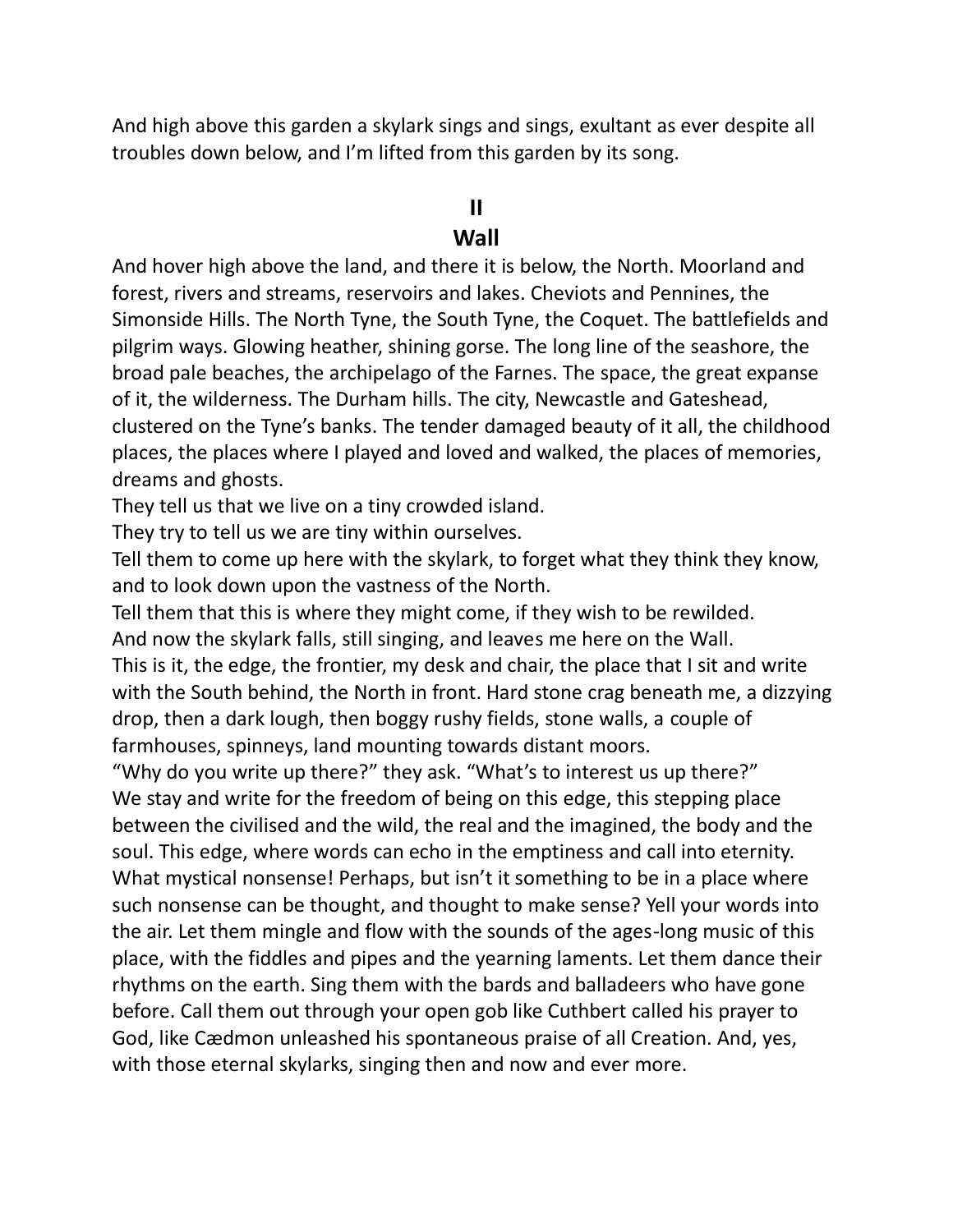And try to make them soar like the buzzard above, that now spirals down and picks me up and carries me away.

### **III**

#### **Rock**

And now we're flying farther north And deeper into space and time. And forests shrink and grow again And villages are gone. The sound we hear is *chink chink tap tap chink chink tap tap* And inhalations, exhalations. I'm dropped to an outcrop of rock On a green fell With a single girl crouched by it. She wears a brown woollen shift Her hair's tied back with a leather cord Black spiral tattoo is on her arm. *Chink chink tap tap chink chink*  A stone knife in her left hand Small boulder in her right. She taps the knife with the boulder Guides it across the darker rock beneath. *Chink chink tap tap chink chink tap tap* Carved spirals already lie in the rock. Deep in love and concentration She guides her knife close by them *Chink chink tap tap chink chink* Leans back to see what she has done And there it is, her spiral, curving Into those that were made before. She breathes, she sings, she smiles And lifts from the grass a flute A hollow bone formed from an eagle's wing And stands above the rock Plays music rough and sweet and strange. She turns and meets my eye And smiles across six thousand years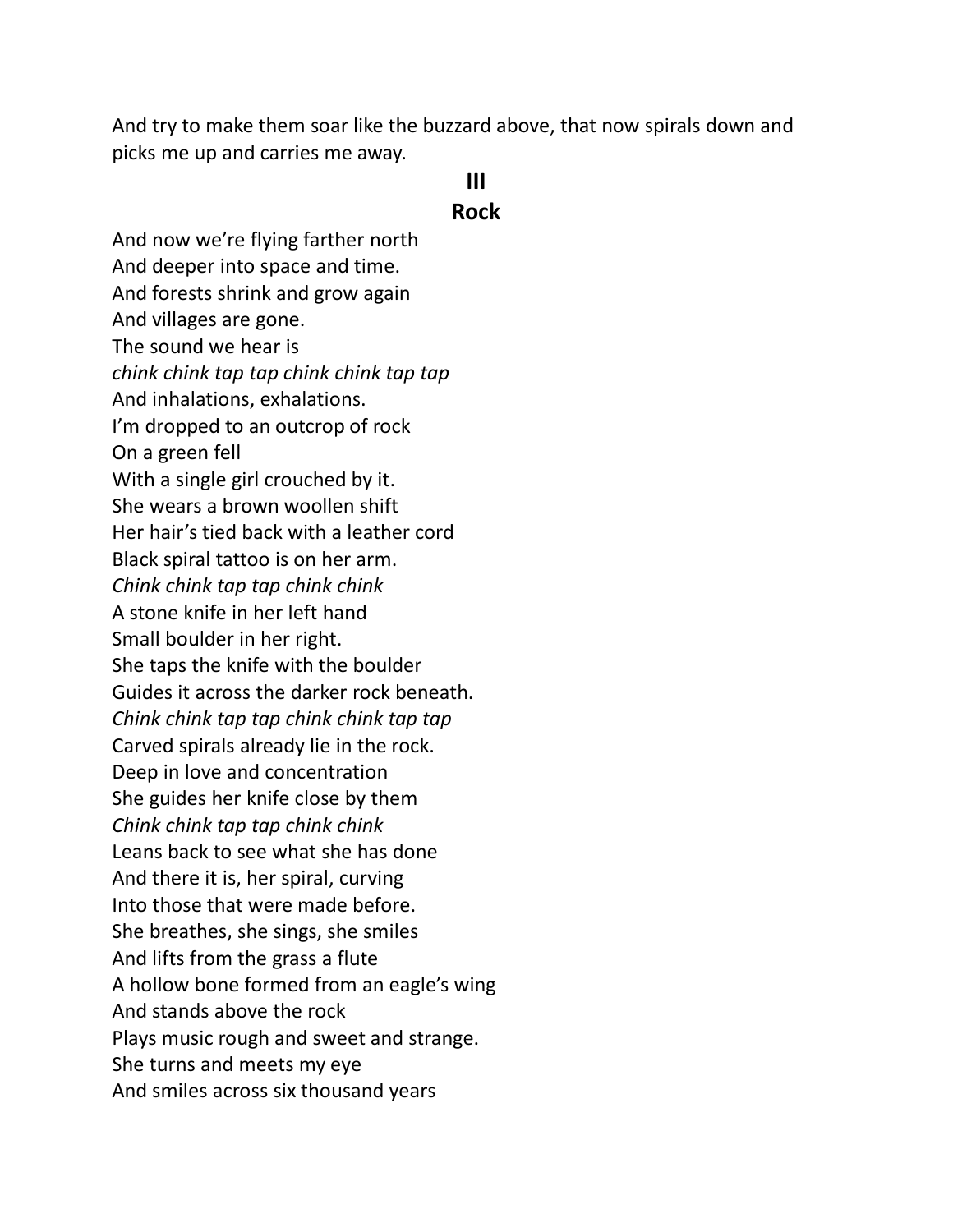And plays again and plays again And this is maybe the heart of it Far north, far back, right now.

And I stand for a moment And know that we in the North Are her hollow bone Her instrument, time's instrument. Her music is pouring through us. And we in the North are the rock she carves And we are the marks she makes. We are her works of art Forged in the wilderness Rough and sweet and strange.

And then a curlew cries and comes to me and I'm carried off again. Eastwards, across the land of deer, red squirrel, adder and badger and fox, towards the beach.

#### **IV**

#### **Beach**

And oh and ouch the delight of the sea, so bitter bliddy cold. I'm in it in my bare feet. It's turning gently over me splish splash splish splash and over all is the deep and eternal roar of it. Just look at that horizon, so sharp and so distinct. There's Cuthbert's island not far off, black rock with the shining drifts of birdshite on it. That was where he went alone and dug his hermitage and yelled his prayers to God. And there, look, farther north, great Lindisfarne itself, where he was buried and brought up again as if he was just asleep. And where Eadfrith made the marks of ink on the skins of beasts to make our great Gospels.

Bamburgh Beach, the great pale stretch of it, black outcrops of the Whin Sill, the tender dunes behind, the astonishing castle against the sky. And the grey concrete tank traps, put here for the invasion that never came, each year a little deeper in the sand.

Terns dance and dive over the waves. Sanderlings skitter on the shore and take quick wing. The curlew leaves, calling as it flies away.

There are others on the beach. Couples hand in hand. A family picnicking at the edge of the dunes.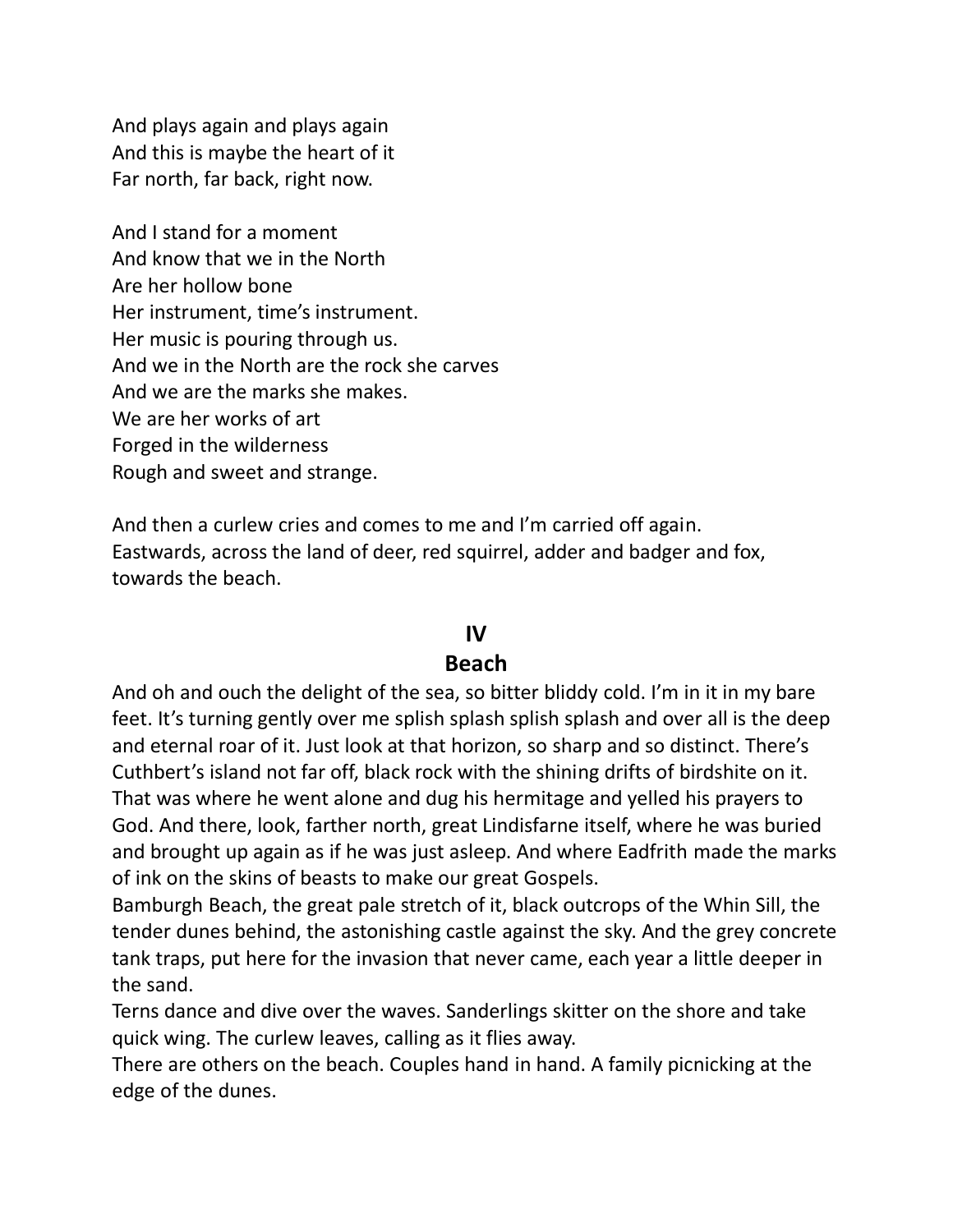A boy runs with his dog yelling.

"Howay, Jackie. Howay, howay!"

Walkers keep their distance from each other.

One passes by, a few short yards away.

He lifts his homemade face mask aside.

He's my age, perhaps a little older.

"Grand day," he says.

"Aye."

"Aa'd offer ye a liquorice allsort, lad," he says. "But Aa'm not allowed te even diy that."

He laughs as he puts one into his mouth.

"Strange days," I say.

"As ever they were. These too will pass."

He pauses and looks up into the sky.

"The clouds," he says. "They look a bit unreal these days."

I look up and yes, there is something about them.

"Nae planes, nae vapour trails to mess them up," he says. "Mebbe this is the way they're meant to be. Drifting back into the past. Real and unreal aal at once. Come te think it, that's how most things seem these days."

He laughs at the thought, puts another sweet into his mouth.

He seems about to go, but then he says, "Aa niver understood why there was hardly ever anybody here. Like they didn't knaa it was here, or like they didn't want to knaa."

I smile. It's true. It mystifies.

"They'll knaa now, won't they?" he says. "And every bugger'll want to come." "Will they?"

"Aye, once we're free. Once aal this is done. Who wouldn't want to be in such a place?"

He slips on his mask again.

"And welcome to them, I suppose," he says.

And wanders on, close by the yelling boy.

"Howay howay howaaaay!"

The lovely voice, the lovely words, the lovely language of the North.

We think the sea is blue, but look again. See how in the gentle coming-in of the water all colours shift and change. Pale violets, greens, pale pinks. See flashes of rainbow above the splashing white.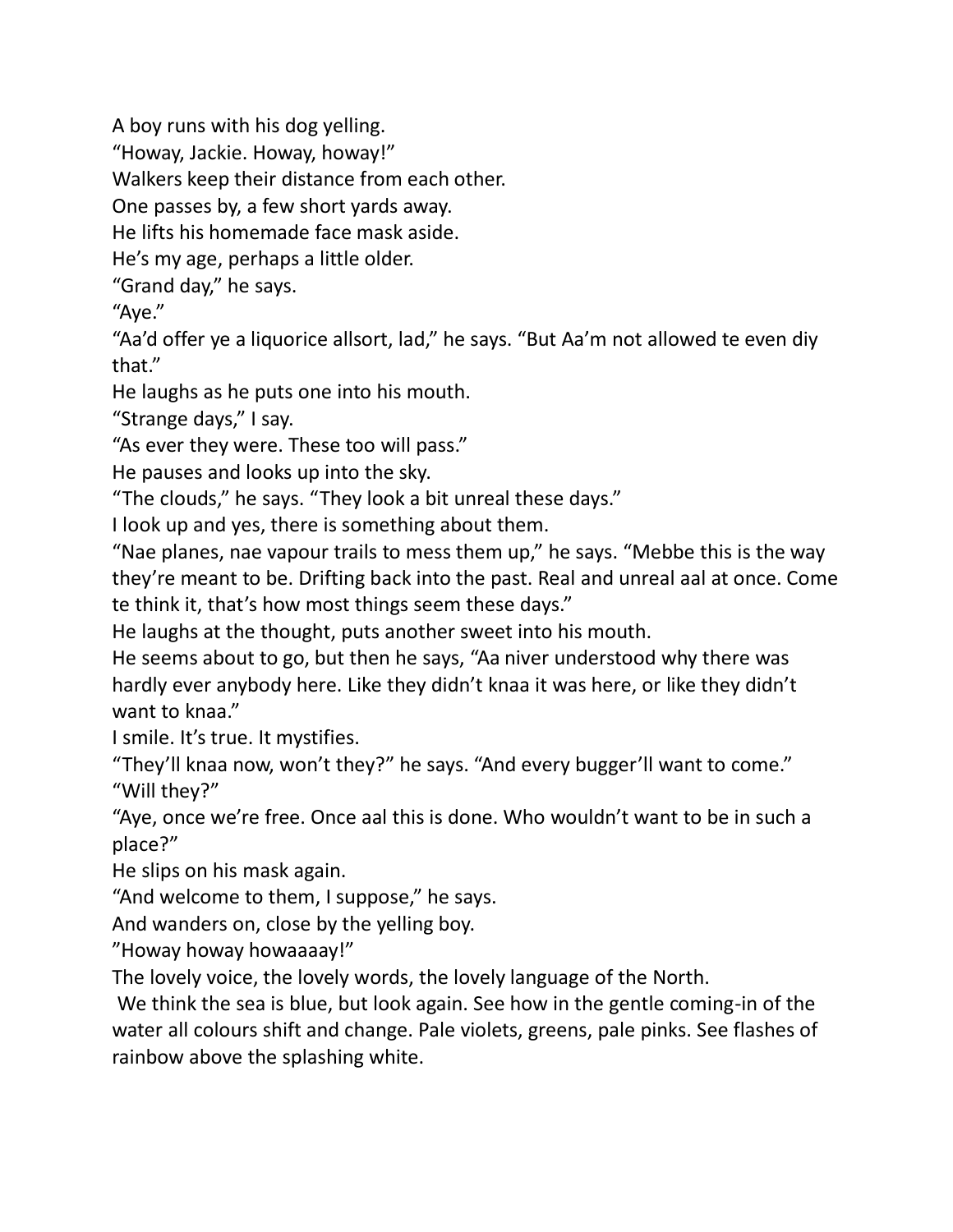And yes, we know that all of this is beautiful. Such beauty could be anywhere, but could it be?

Look down.

There they are, a thousand thousand jet black fragments, like seeds scattered on pale sand around pale feet. They shift and shift beneath the shallow shifting sea. Coal, the stuff that's come up from the North's dark heart.

Coal, the stuff that fired a revolution, that was dug up from here and carried away, and that blazed across the world. Coal dust in this gorgeous place. I reach down and pick it and let it lie there on my palm. It takes us deeper, deeper back through time, and down to the tunnels beneath much of this land, tunnels with bones in them, with the sun's locked brightness in them, with Death in them, to the tunnels within us all who know the North.

The patterns spiral and drift, form and reform, past and present intermingling, underground and overground.

Yes, this is the North – aching bright beauty with swirling drifts of darkness in it. Joy with pain in it. Love with loss.

I scatter the dust back to the sea. I dip in my hand, let the water wash it away. I picture patterns of coal dust on my pages, carved spirals on my pages, birds' footprints on my pages.

The page as a rock, a beach, a sky.

And the sun is falling down towards the dunes.

Now wait.

Time passes and light fades and here it comes, the deep dark Northern night. And now the stars and now the galaxies. See them stretch across the universe in whorls and spirals, again like scattered seed. Open your eyes and gaze in wonder. Open your mind and dare to listen for the music of the spheres. Up there is the blazing negative image of what lies at your feet. Each fragment of coal is partnered with a distant star. Each dot of darkness entangled with each bright. And at the heart of it is you, standing in this place, on what they tell us is a little crowded island, on this deserted beach, in this far-flung North, in touch with the depths of the earth and with the furthest galaxy, with the true glittering possibility of yourself.

# **V**

# **Bridge**

The sun rises, red ball of fire over Inner Farne. The white kittiwakes come, a little flight of them with their kittiwake cries wheeling over the waves. Now southward,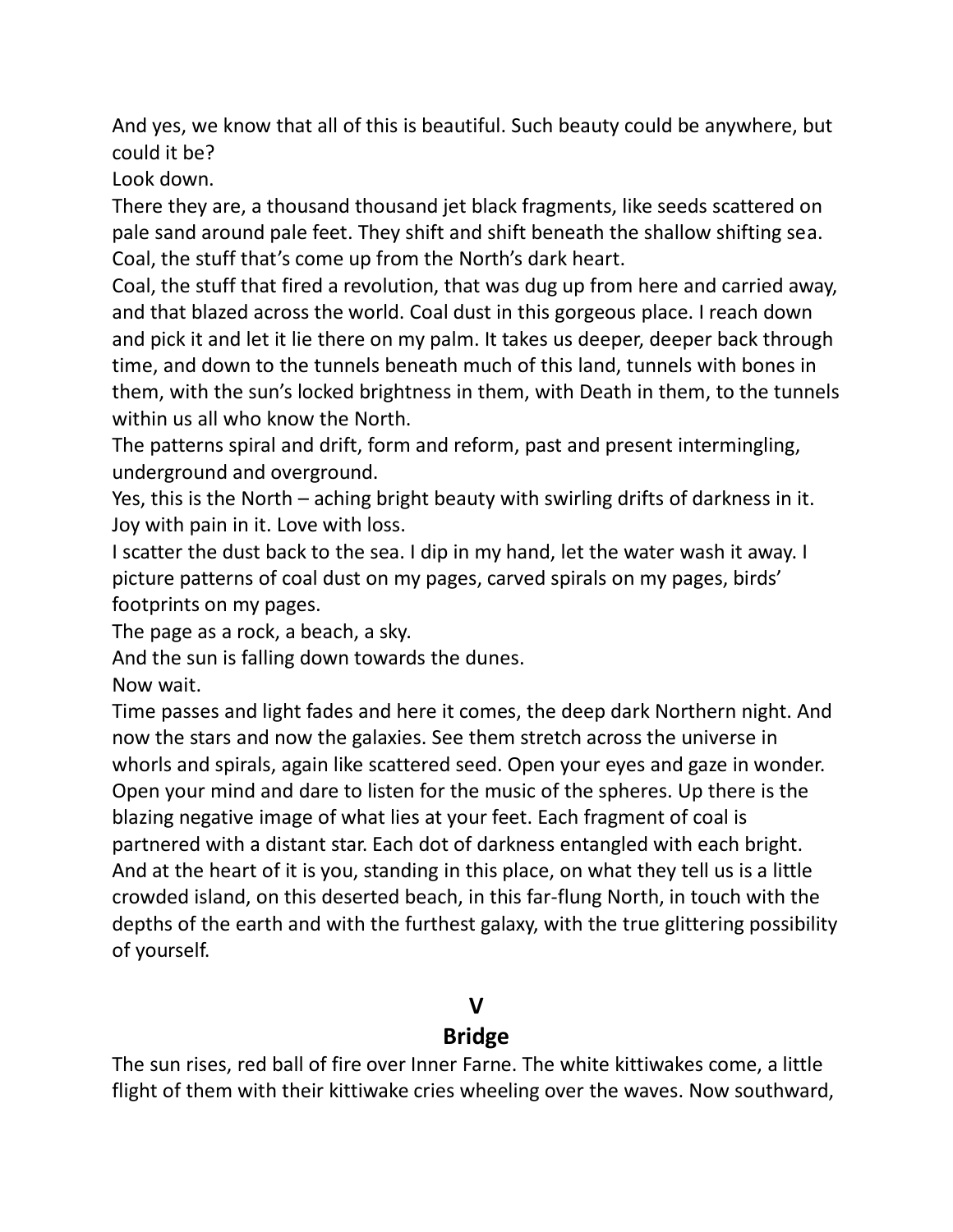over the great beaches of Northumberland. Beadnell, Embleton, Craster, Alnmouth. Dunstanburgh Castle in ruins on its rock. The old mining towns just inland. Ellington, Ashington, Cambois. Woodhorn Mining Museum, with the county's last winding gear still standing. Wind turbines massive in the sea. The twin piers at the mouth of the Tyne like welcoming arms. Follow the Tyne against its flow. Jarrow, Hebburn, Felling on Tyne. This is home, where I was born and raised, where I wandered and played, the streets and parks and playing fields, the church in which I, the altar boy, chanted Geordie-accented Latin, the houses in which my sister died, my father died, my mother died. Where I first made marks on paper, learned to read, learned to write, where I grew to love my library, where I struggled to write my first fiction, where I came to discover, as Flannery O'Connor wrote, that I was "bound through the senses to a particular society and a particular history, to particular sounds and a particular idiom". Where I discovered that the imagination is not free, but is bound, a discovery that paradoxically brought liberation.

Write the North. Write it again. Write it better. Write it new.

Fly over it all with the kittiwakes. They too are heading home, to their nesting sites on the Tyne Bridge and the Baltic.

They leave me here on the Millennium Bridge.

It's hung like a lyre between Newcastle and Gateshead, the north and south banks.

Beautiful city, bright early morning. Solid steel and stone. Walls and quays and passageways. The cities rising on either side. Bridges curve against the sky. Even in lockdown, the endless gentle hum of it all. Flowing water and clear air and kittiwakes calling.

Live Theatre, Baltic and Sage, places that have helped to make the city new. All empty, silent, poised to open again, to be filled with art again, to keep us moving forward. The whole city, poised to open again.

The sudden image of the city as it was not so long ago: packed streets, voices, people, traffic. When will it return?

All's so deserted in these lockdown days. A couple of early morning walkers on the quayside. A cyclist, another. A car on the Tyne Bridge.

When I was a boy the river below me was filth. Fall in and they'd need to pump your stomach at the RVI. Now seals swim in it. Cormorants dive. Salmon leap, in their journey back up to Northumberland. Swallows sweep over and under me. All this wildness, come back into the city's heart.

I lean back and feel the bridge tremble in the breeze.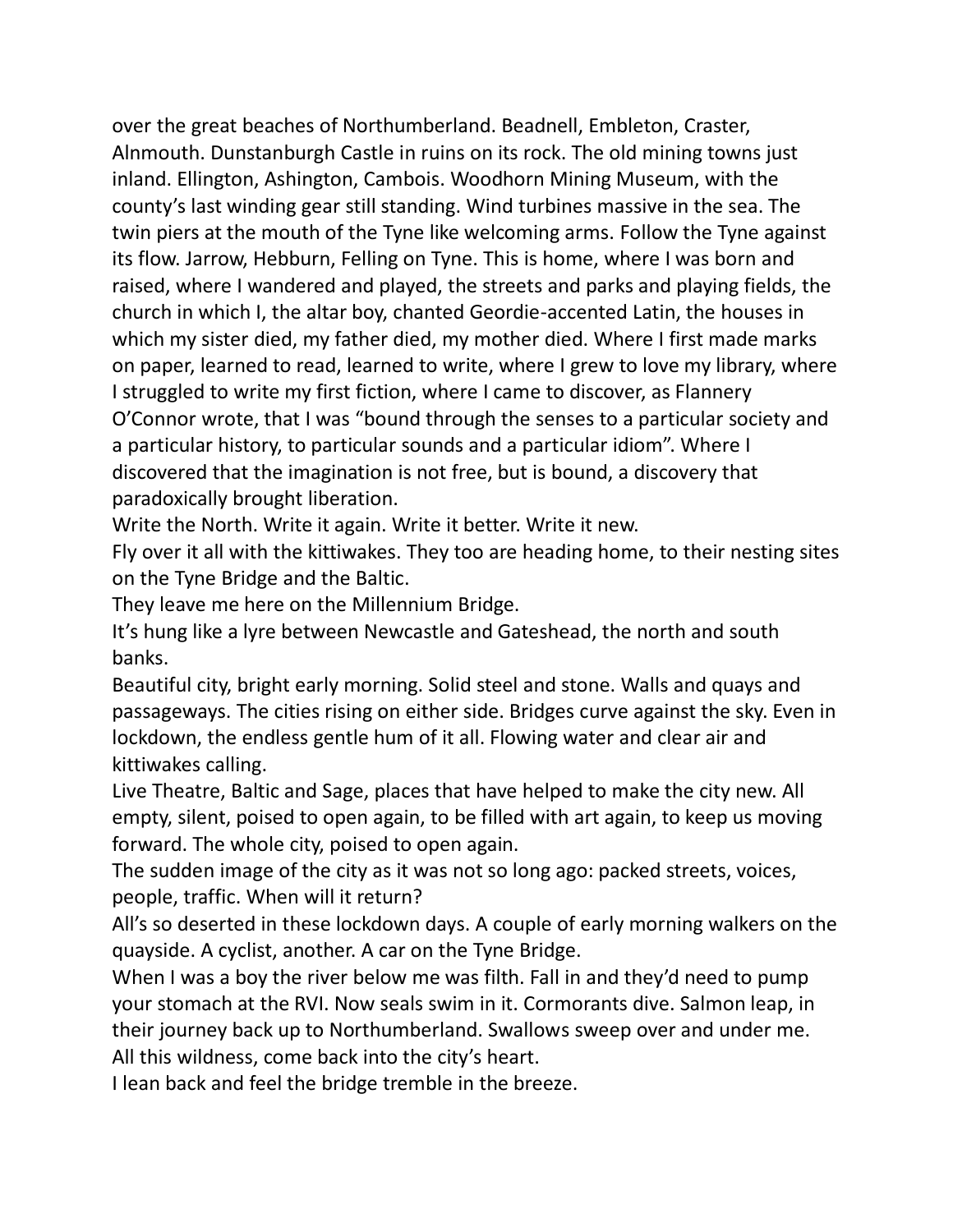Yes, the bridge is a lyre.

There's music as it moves, as its walkways tremble and its cables vibrate. It hums, it sings.

And we are lyres, each one of us, played by the breezes of space and time. Close your eyes and feel your own vibrations.

Be a lyre, be a bridge.

Two deer. Who'd believe it? They're on the pathway above the river on the Gateshead side. A doe and her fawn, untroubled, at ease. They walk below the Sage. They come to the end of the bridge and hesitate. The doe licks the fawn. She looks around, then steps up onto the walkway and the fawn follows. I stay dead still as they approach me. I hardly breathe. Don't turn back, please don't flee. They keep on coming, as if I'm not here at all. *Am* I here at all? They keep on coming. I hear the tiny tapping of their hooves on the steel. And then they're right in front of me. I could lean forward, reach out, touch. I smell them. The mother turns her eyes to me, her deep dark eyes shining into mine. The fawn leans close to her and looks too.

"Hello," I say softly.

"Hello, young'n," I say softly.

We hold each other's gaze for a second, then they flinch, and scamper off to the Newcastle side. At that end of the bridge they hesitate again. The mother looks back for a long moment. I wave at her, then on they walk, calmly heading up Broad Chare, past Live Theatre and Tesco, and are lost in the tangle of the streets. Unreal city, dream-like city, city like no other, city that I love.

You will open again, rise again. Time and again we've been told you're finished, you're done, and like Orpheus you rise and sing, time and again.

Sing on, Newcastle, young and ancient, civilised and wild.

Now, more than ever, might be your time.

The cables vibrate.

A swallow swoops through them to take me away.

# **VI**

# **Marks**

Here in the garden where it all began, sun still shines and water runs and skylark sings.

Lie among the wildflowers with notebook and pen.

Make marks on the page, create the North.